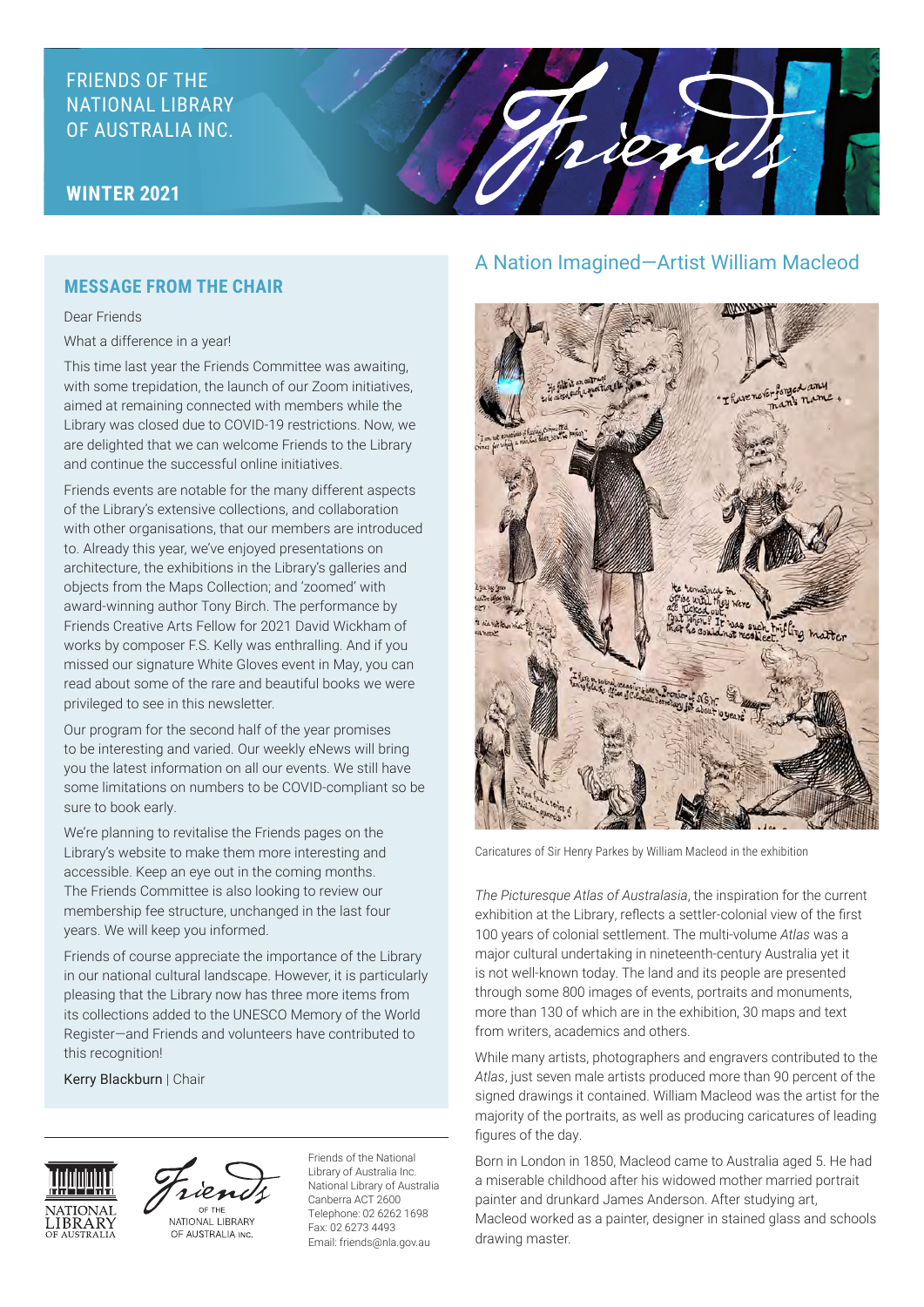In his early twenties he began contributing drawings to Sydney newspapers and journals and gained a reputation as a portrait painter whose work was hung at exhibitions in Sydney and Melbourne. He illustrated the lead-story in the first edition of *The Bulletin* in 1880 and became a regular contributor—including as a 'prominent freelance contributor of robust cartoons'. After his work with the *Atlas* finished, he became business manager of *The Bulletin*, joint owner, and for nearly 40 years was actively engaged in its management. Macleod died in 1929. In the Canberra region, examples of Macleod's stained-glass work can be found at St John the Baptist Church, Reid, St Thomas's Church, Molonglo, and the Anglican Church, Duntroon. 108 117

*A Nation Imagined: The Artists of the Picturesque Atlas of Australasia*, presented by the Library in partnership with the Art Gallery of New South Wales, was co-curated by Dr Gary Werskey from the University of Sydney and Natalie Wilson from the Art Gallery of New South Wales. While there are familiar images of how Australia saw itself in the late nineteenth century, there are interesting images of what life on the frontier was like. The exhibition is open until 11 July 2021.

#### **Library Volunteers Project Team**

Among the unexpected sidelights from special exhibitions at the Library can be personal connections with family and descendants. This was the case in *A Nation Imagined*. The family of George Collingridge (1847–1931) had deposited a significant collection of his papers and works to the Library, and some of his works and tools are featured in the current exhibition.

However, a connection from Friends Committee deputy chair Janice Taylor led to George's granddaughters Winsome and Edith Collingridge attending the exhibition opening. They were delighted with the exhibition and to see their late grandfather feature in it. George had been a sought-after engraver in Europe before moving to Australia in 1879 where he enjoyed a distinguished career as an artist, engraver, author and linguist.

Kerry Blackburn I Friends Committee Chair, Library volunteer



# UNESCO Australian Memory of the World Register

The National Library is integral to building and preserving the nation's memory. More of its countless treasures have been recognised this year in the Australian Memory of the World Program. And the Friends and volunteers of the Library have made significant contributions to this recognition.

The program, conducted under the auspices of UNESCO, was established in 2000 to honour and preserve documentary heritage of significance to Australia and the world. The items included are unique, irreplaceable and influential in our history.

Among the 10 items inscribed on the Register in 2021, three are held in full or in part in the Library.

 The Library's papers of Lady Jessie Street (1889–1970), feminist and lifelong social activist, are now inscribed on the Register. Through the financial support of the Friends (to mark Anne-Marie Schwirtlich AM's service as Director-General of the Library, 2012– 2017), a selection of Jessie Street's papers were digitised and can be accessed on nla.gov.au/nla.cat-vn7578918 and nla.gov.au/nla.cat-vn1507836.

Holdings for Australia's performance heritage are dispersed through a range of cultural, archival and academic institutions. This was recognised by the collaborative Performing Arts Heritage Network which successfully nominated the J.C. Williamson Ltd Distributed Collection. Among the many holders of business records of 'The Firm', which dominated Australian entertainment from the 1870s to the 1980s, the National Library was identified as one of six institutions whose collections best represented the company. Use the 'finding aid' to research the J.C. Williamson manuscripts in the Library.

Our performance heritage has also been recognised in AusStage. Hosted by Flinders University, AusStage preserves and showcases live performance in Australia. It is the world's oldest and most extensive digital humanities platform, and covers plays, musicals, burlesque, dance, corroboree, circus and more. Among the contributors to the database for more than five years have been volunteers and Friends of the Library. Their work, which continues, is focussed on the Library's holdings of music and theatre ephemera and the J.C. Williamson Collections painstaking, intriguing and often revelatory.

You can explore our cultural heritage through AusStage with its more than 350,000 events, artists, organisations and performance venues that go back to the time of early European settlement at www.ausstage.edu.au/pages/browse/.

The 79 items in the Australian Memory of the World now include 12 items held in the National Library; seven in full and five in part. Go to www.amw.org.au to see the Register.

Kerry Blackburn I Friends Committee Chair, Library volunteer

Read the latest Friends blog posts at nla.gov.au/friends.

George Collingridge's *The Home of the Hermit*, c.1880s, nla.cat-vn360410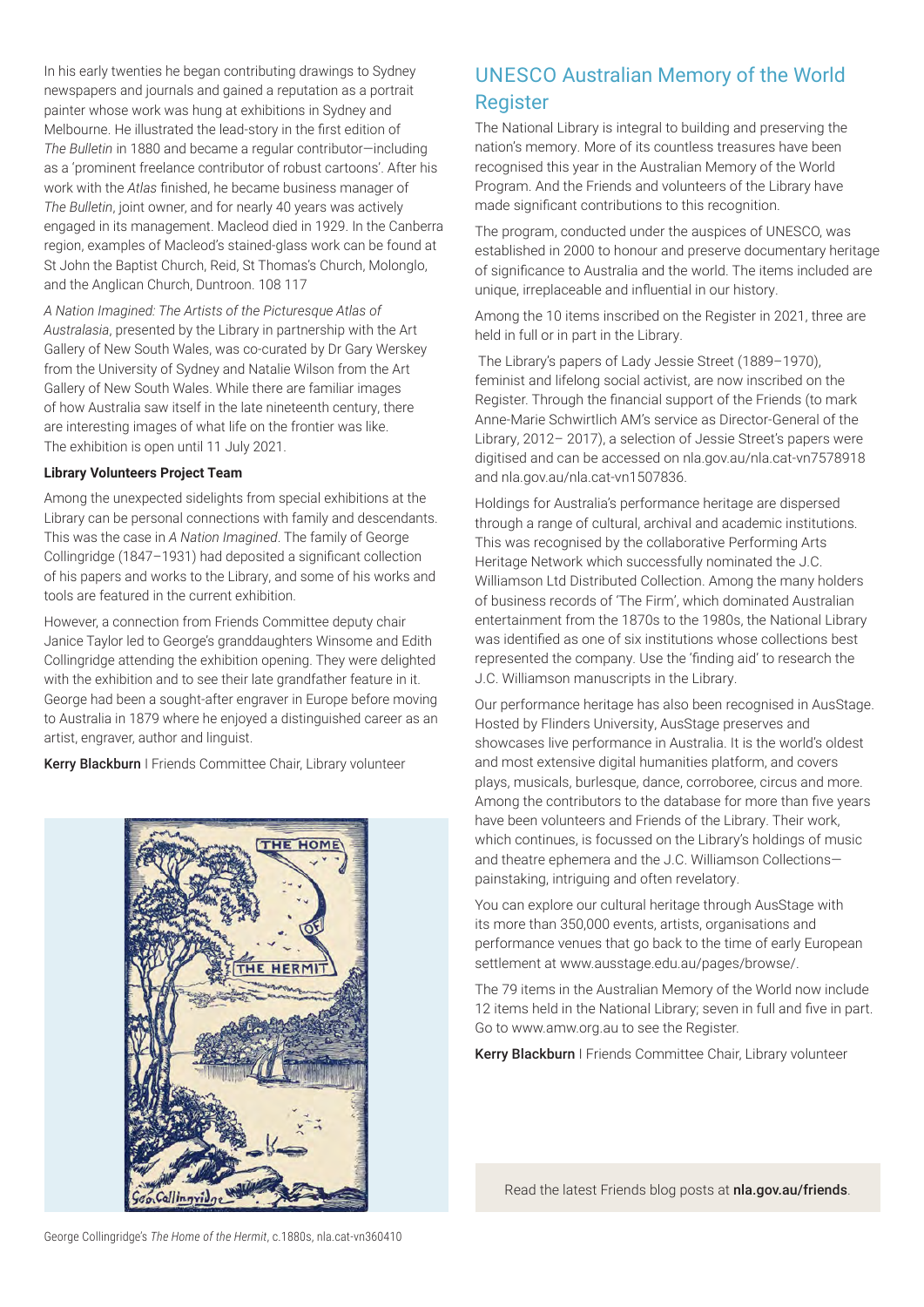# A Welcome Return

The Friends first in-person event since the start of COVID was held in the theatre at the Library in February. Goulburn Heritage Group members Daphne Penalver and Linda Cooper gave a fascinating presentation on the work of Edmund Cooper Manfred, a leading architect in Goulburn from 1879 until his death in 1941. Much of his work survives in Goulburn to this day. He designed not only private houses but some of Goulburn's fine public buildings, such as the Town Hall and Hospital.

The architectural practice documents for E.C. Manfred, Architect and Surveyor, and Manfred and Son have survived almost completely intact; and the vast majority of these records were gifted to the Goulburn District Historical Society by E.C. Manfred's grandson. In 2007 the Society received a Heritage Grant from the Library to carry out a Preservation Survey of the museum and archives collection held at St Clair Villa Museum which included the Manfred Collection. That survey supported the premise for seeking a grant in 2011 to have the large collection of drawings on linen encapsulated in Mylar by Preservation Australia. The nineteenth and twentieth century architectural practice documents are rare, possibly unique and, not least importantly, supported by the majority of buildings designed and built still standing and in good condition today.

Daphne and Linda's talk was informative and entertaining, with many a good local story. They displayed on screen many of the superb architectural drawings of Manfred. Friends were also treated to viewing a sample of the originals, one of the pleasures of an in-person event at the Library.



Bullen Residence, Addison Street, Goulburn

Daphne and Linda have developed self-guided walking tours of parts of Goulburn that feature the work of E.C. Manfred. These booklets show architectural drawings matched with photographs of the buildings today and can be purchased by contacting the Goulburn District Historical & Genealogical Society at historygoulburn2580@gmail.com.

Take yourself to Goulburn, armed with these guides, and walk the streets to admire the architecture of E.C. Manfred.

Margaret Goode | Library volunteer

## Olympic Torches: Spectacle and Drama

The Olympic flame has become one of the most powerful symbols of the Olympic Games. The design of the torch to carry the flame is a matter of pride and ingenuity for host countries—as it was for Australia for the 1956 Games held in Melbourne and the 2000 Games in Sydney. Torches from these Games are on display in the entrance to the Treasures Gallery.

The differences in style and advances in technology over four decades are striking.

The torch for the Melbourne Games was based on the classicallyinfluenced model first used for the 1948 Games held in London. It is chalice-shaped at the top with three sets of Olympic rings stamped onto the lip. Made of diecast aluminium alloy and silver, 42 cm high and weighing 1.8 kg, each torch contains a fuel canister of naphthalene and hexamine. Two trucks as mobile workshops accompanied the relay to service the torches, with the fuel canisters needing to be replenished after each runner ran for approximately one mile. The torches were designed by EMI Australia and produced in England.

After arriving in Australia from Greece via several Asian countries, the torch relay began in Cairns and 3,118 torchbearers carried the flame 20,000 kms to Melbourne. The first runner was a Cairns man of Greek parentage, the second an indigenous Australian. Ron Clarke, the Australian junior mile record holder, lit the cauldron in Melbourne. However, the lighting was not without drama: the torch sparked, showering Clarke with hot magnesium, burning holes in his shirt, and when he dipped the torch into the cauldron, it burst into flame singeing him further! Fortunately, it was not too serious and Clarke went on to a brilliant athletics career.

The torch for the Sydney Games reflects a very different design brief and technology. It was recognised with an Australian Design Award and its burner system resulted in a new patent.

The inspirations for the torch were the Sydney Opera House, Pacific Ocean and boomerang. Its three layers represent earth, fire and water: the silver inside layer is polished stainless steel (and contains the propane and butane fuel system); the blue middle layer is anodised aluminium (and contains the fuel reservoir); and the outer white layer is powder-coated aluminium. The emblem of the Games features at the top of the torch.

The torch was the result of collaboration by Blue Sky Design with model makers and manufacturers, all from Sydney, the RMIT University Centre for Design, and the University of Adelaide School of Mechanical Engineering. It is 77.5 cm high yet weighs only 1 kg (almost half the weight of the Melbourne torch), and even burned under water off the Great Barrier Reef.

The torch relay for the Sydney Games was the longest torch relay in Olympic history—27,000 km over 120 days. After the flame travelled from Greece via 12 Oceanic countries, Indigenous athlete Nova Peris-Kneebone led off the relay at Uluru-Kata Tjuta National Park. Some 11,000 torchbearers carried the torch through all states and territories. At the Sydney Olympic Stadium, seven of Australia's greatest women athletes carried the torch in the stadium where Cathy Freeman 'walked on water' before lighting a circle of fire which revealed itself to be the cauldron. However, the occasion was again not without added drama. The cauldron stopped moving for nearly four minutes, with a faulty sensor, and the gas cylinder lighting the flame was at risk of running out before the flame connected to the permanent gas line at the top. The technicians, albeit with some colourful language not heard by the public, kept their cool and initiated a back-up method. The spectacular lighting of the cauldron by Cathy Freeman became one of the iconic memories of the 2000 Olympics.

Kerry Blackburn I Friends Committee Chair, Library volunteer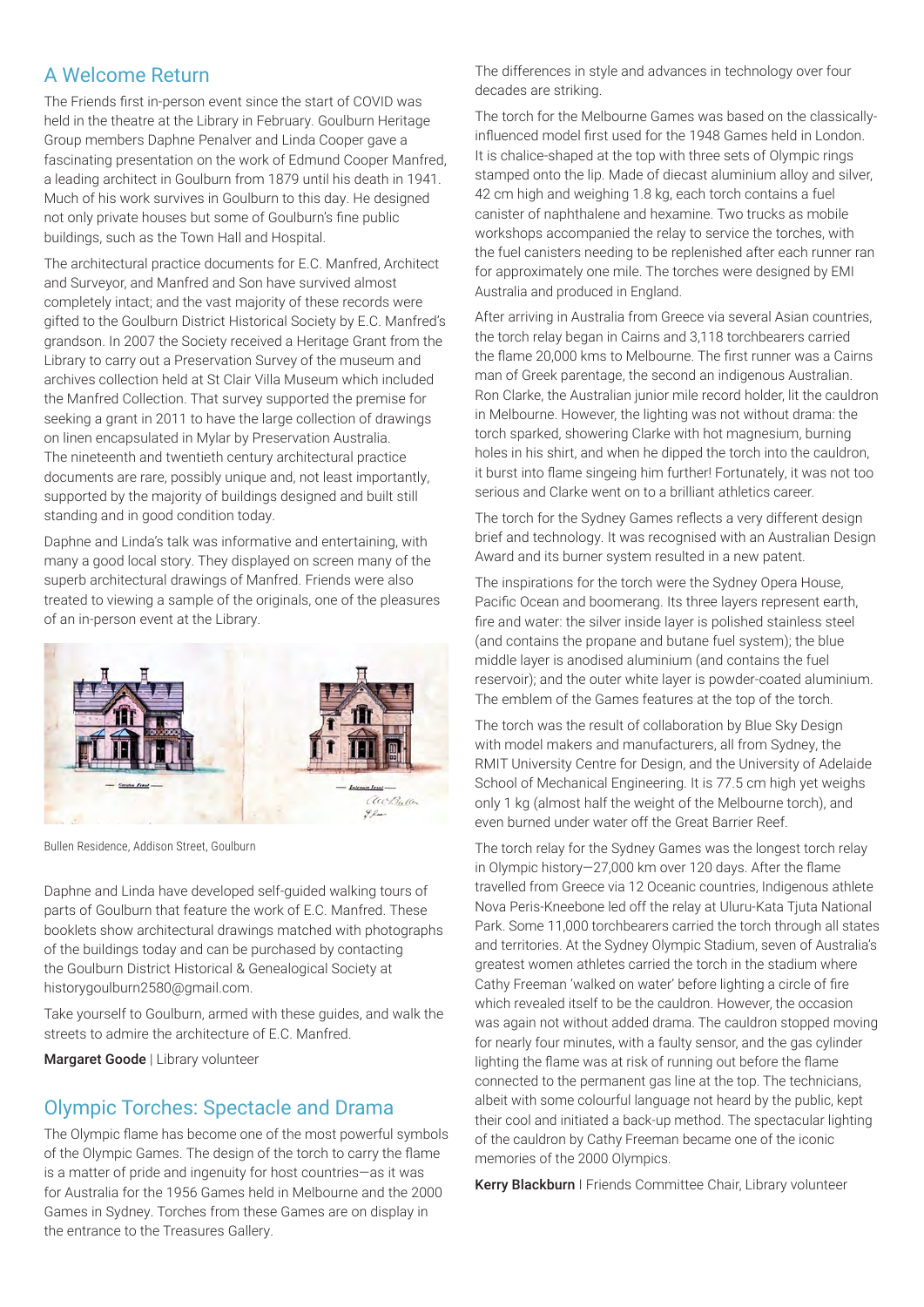# Yesteryear: Aya-I-Ga and the Albert Medal

Among Imperial awards for acts of extreme bravery is the rare Albert Medal. In 105 years, there were just 568 recipients, including 27 Australians. One Indigenous Australian is among them.

In 1866, ten years after the Victoria Cross was created by Queen Victoria to recognise acts of extreme bravery under direct enemy fire, she issued a Royal Warrant to create the Albert Medal, naming it after her late husband Prince Albert. The medal was inscribed 'For gallantry in saving life at sea'. A subsequent Warrant in 1877 extended the award 'For gallantry in saving life on land'. The standard of heroism to be recognised was the highest possible with no or little likelihood of survival. In 1940, King George VI instituted the George Medal for 'acts of the greatest heroism … in circumstances of extreme danger' and in 1971, the Albert Medal was discontinued.

The Library is privileged to hold the Albert Medal awarded in 1912 to Aya-I-Ga, an Indigenous man from the Northern Territory. What is his story?

The Roper River region, 600 kilometres south of Darwin—the traditional lands of the Alawa, Marra and Ngalakan peoples and cattle station country from the 1870s—was policed from the tiny township of Roper Bar. At the height of the wet season in February 1911, Constable William Johns, often known as 'Mulga Bill', set out to investigate the report of thefts from a fencer's hut on Hodgson Downs Station. Among the four Aboriginal men he arrested was Aya-I-Ga, also known as 'Neighbour'. As was common at the time, the prisoners were placed in neck chains for the 32-kilometre trek back to Roper Bar.

When they reached the Wilton River, it was in full flood. The prisoners managed to swim across; but, following on horseback, Johns' horse stumbled, rolled over and kicked him in the head, knocking him out of the saddle. The semi-conscious constable was in danger of drowning. Aya-I-Ga coiled his heavy chain around his neck, plunged into the swift-flowing, crocodile-infested river and swam to Johns. It took all his effort to drag his captor to the river bank and safety. He had risked his own life to save the constable's life.

The five continued on to the police station and trial where Constable Johns said of Aya-I-Ga: 'I have no evidence to offer'. He was released, but the other three were convicted.

News of Aya-I-Ga's bravery spread. Initially averse, the Prime Minister eventually agreed to nominate Aya-I-Ga for a bravery award. In 1912, King George V awarded him the Albert Medal. After the presentation, Aya-I-Ga's medal remained at Government House, Darwin, 'to prevent it from falling into the wrong hands'; he was allowed to wear it on formal occasions.

The speeches by distinguished guests at the award ceremony were indicative of attitudes of the time. Bishop Gilbert White described the Aboriginal peoples as 'practical communists' who 'held property and everything in common' and to whom 'generosity and mutual help were regarded as matters of course'. He saw the nomination of the award as 'a courageous action on the part of the Government' that would 'be of service to those who were trying to raise the aboriginal to a higher standard of life'. Professor W B Spencer saw it as '[proving] that these children of nature were capable of higher things'. Judge D.J.B. Bevan commended 'a grand characteristic of the British race to recognise and appreciate courage in all its varied phases and … the peculiar genius of their race to understand and assimilate the native races of many lands'. He too expressed 'trust that this ceremony would mark the beginning of a new era'.

Constable Johns went on to become Commissioner of Police in Adelaide. He kept in touch with his rescuer who he described as 'a fine specimen of Australian Aboriginal'. Aya-I-Ga served at times as a police tracker and was employed as a stockman on Hodgson Downs and Nutwood Downs stations until his death in 1954. In 1940, Aya-I-Ga was again involved in saving life, rescuing stranded Aboriginal people in danger of drowning in the flooded Roper River.

In 2010, Constable John's grandson, renowned Australian sculptor Greg Johns, created *Monument to Mulga Bill and Neighbour*. This 195-cm high work in corten (weathering) steel now stands in the Northern Territory Library inside the Parliament building. The final links of Aya-I-Ga's chain are free of rust and the hand that reaches out suggests help, hope and friendship. A replica of Aya-I-Ga's Albert Medal is held at the Northern Territory Library.

Kerry Blackburn I Friends Committee Chair, Library volunteer



The Albert Medal presented in 1912 to Aya-I-Ga, nla.cat-vn2131692; Aya-I-Ga wearing his Albert Medal (1912), nla.cat-vn2502122; Greg Johns (creator) *Monument to Mulga Bill and Neighbour*, 2010 corten steel, Collection Library & Archives NT.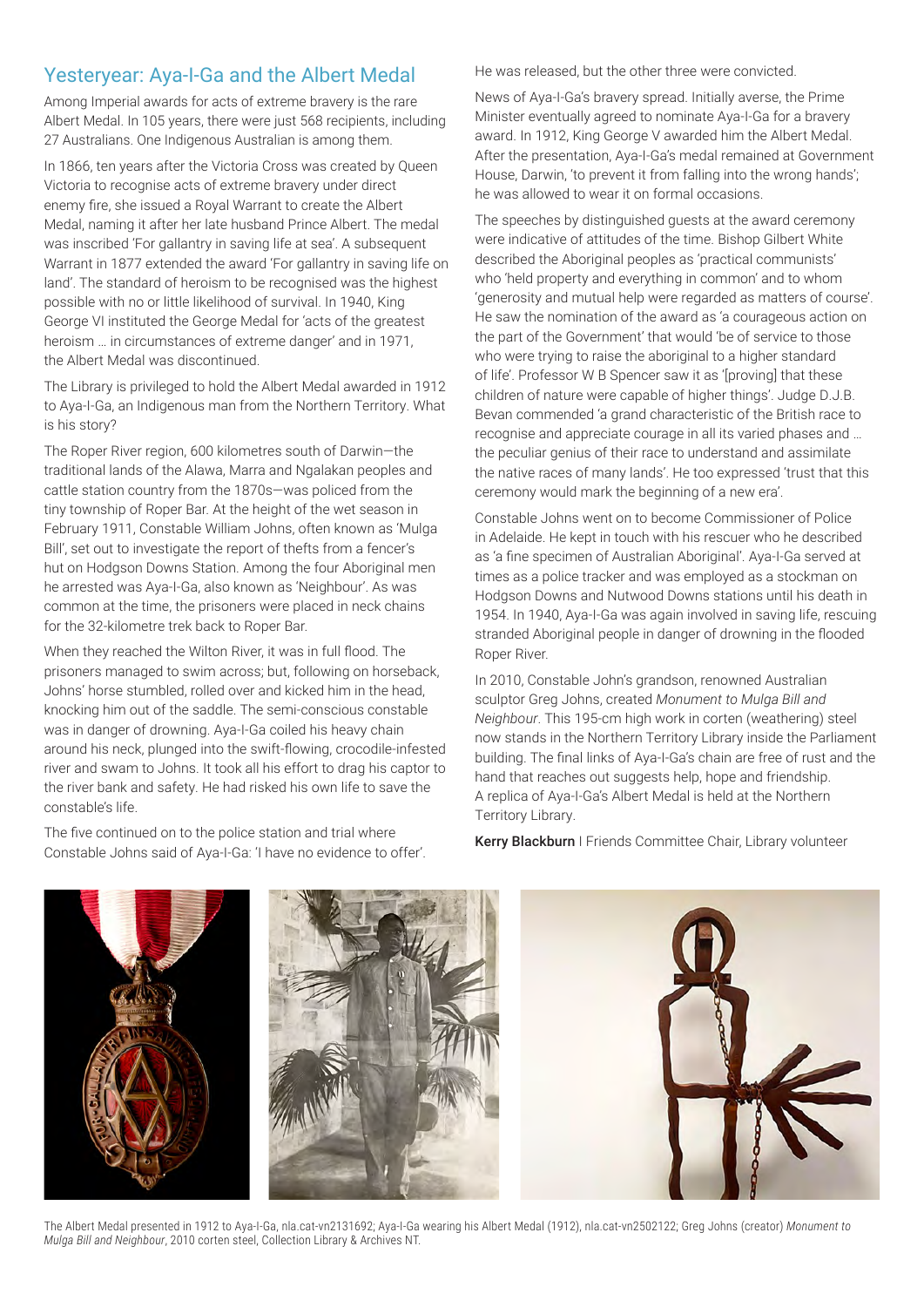# AusStage—The Famous and Not So Famous

The 'AusStagers', our small team of Library volunteers, continue to enter data into the AusStage database and link it to Trove. Unable to access paper theatre programs during the COVID-19 shutdown at the Library, we turned to Trove-digitised items in the Library's PROMPT collection and were delighted to discover the famous and the not so famous.

The Library holds an extensive Dame Nellie Melba Collection, celebrated in 2008 with a Friends event. But we gasped when we came across the ornate, cream silk programs for the Covent Garden State performances to honour the marriage of the Duke of York and Princess Mary of Teck in 1893 and the coronation of King George V and Queen Mary in 1911.



*Souvenir of the State Performance at the Royal Opera, Covent Garden Under the Management of Sir Augustus Harris : on July 4th 1893 by Command of her Most Gracious Majesty the Queen in Honour of the Marriage of their Royal Highnesses the Duke of York and the Princess May of Teck: Gounod's Romeo et Juliette*, Royal Opera, Covent Garden, nla.cat-vn3297606.

The Melba story is well known. Melbourne-born Helen Porter Mitchell (1861–1931) left Australia in 1886 to train in Paris, where she adopted the stage name Melba, a contraction of her birth city, and emphasising her 'Australian-ness'. She was internationally renowned and enjoyed triumphal returns to Australia, including singing at the opening of Parliament House in 1927. AusStage records many of her performances and many 'Toasts to Melba'.

However, it's not just the famous who are now AusStager favourites. We had never heard of Tasmanian-born Emma and Clelia Howson whose international fame preceded that of Melba.

The sisters were born in Tasmania in 1844 and 1845, their father Frank having been 'recruited' to Van Diemen's Land in 1842 by entertainer Anne Clarke, the first woman to manage an Australian theatre, the Theatre Royal in Hobart. Frank is credited with introducing opera to the colony. He took every opportunity to highlight the talents of his young daughters in opera, operetta, classical music and burlesque.

We first came across Emma and Clelia when we entered PROMPT material on Lady Emilia Don and her 'greatest galaxy of talent' during her second tour of Australia in the mid 1860s. Her Ladyship's is another story in itself—her roles were often 'saucy', 'tantalising' and cross-dressing. In Tasmania, the Howson sisters and their father played major roles alongside her. A performance of *Little Treasure!* was 'for the benefit of the Misses Emma and Clelia Howson and Mr. F. Howson'.

Emma was said to have the better voice of the two 'nightingales': Clelia was perhaps the better actress. Both regularly took on male roles and pushed boundaries of gender stereotypes.

In 1866, when the sisters left for the United States, they were well known as Tasmanian-born 'stars' of colonial theatre, although, through their extensive touring, New South Wales, Victoria and Tasmania all vied for 'ownership' of them. It was arguably the first time Australia had 'exported' Australian-born-and-bred 'stars'. They preceded Melba overseas by 20 years.

Emma went on to have a long and successful career. At Niblo's Garden on Broadway in 1871 she sang at the farewell benefit for J.C. Williamson. She studied in Milan and had seasons in Italy, Malta, Ireland and England, where she had her most acclaimed role as Josephine in *HMS Pinafore* in London in 1878.

Emma retired from the stage in the 1890s and taught voice for many years. She died in 1928. Clelia, whose fame had faded earlier, died in 1931, the same year as Dame Nellie.

Researching for AusStage led us to Nicole Anae's work on Tasmanian actresses in the nineteenth century. She writes about women, like Emma and Clelia, of great talent and enterprise who strongly influenced Tasmanian theatre and cultural identity. She credits the Howson sisters as 'significant conduits of social change'.

Do Dame Nellie and the Howson sisters have much in common? They were close to contemporaries; each was a 'star'; Australian-born; and achieved international fame. Dame Nellie is immortalised on our \$100 note and her work is still widely available. We AusStagers just happen to have stumbled across the Howson sisters and have happily given their fascinating story and aspects of Tasmania's theatre history a little more exposure. Read more in the Friends blog on the Library website.

Yole Daniels | Library volunteer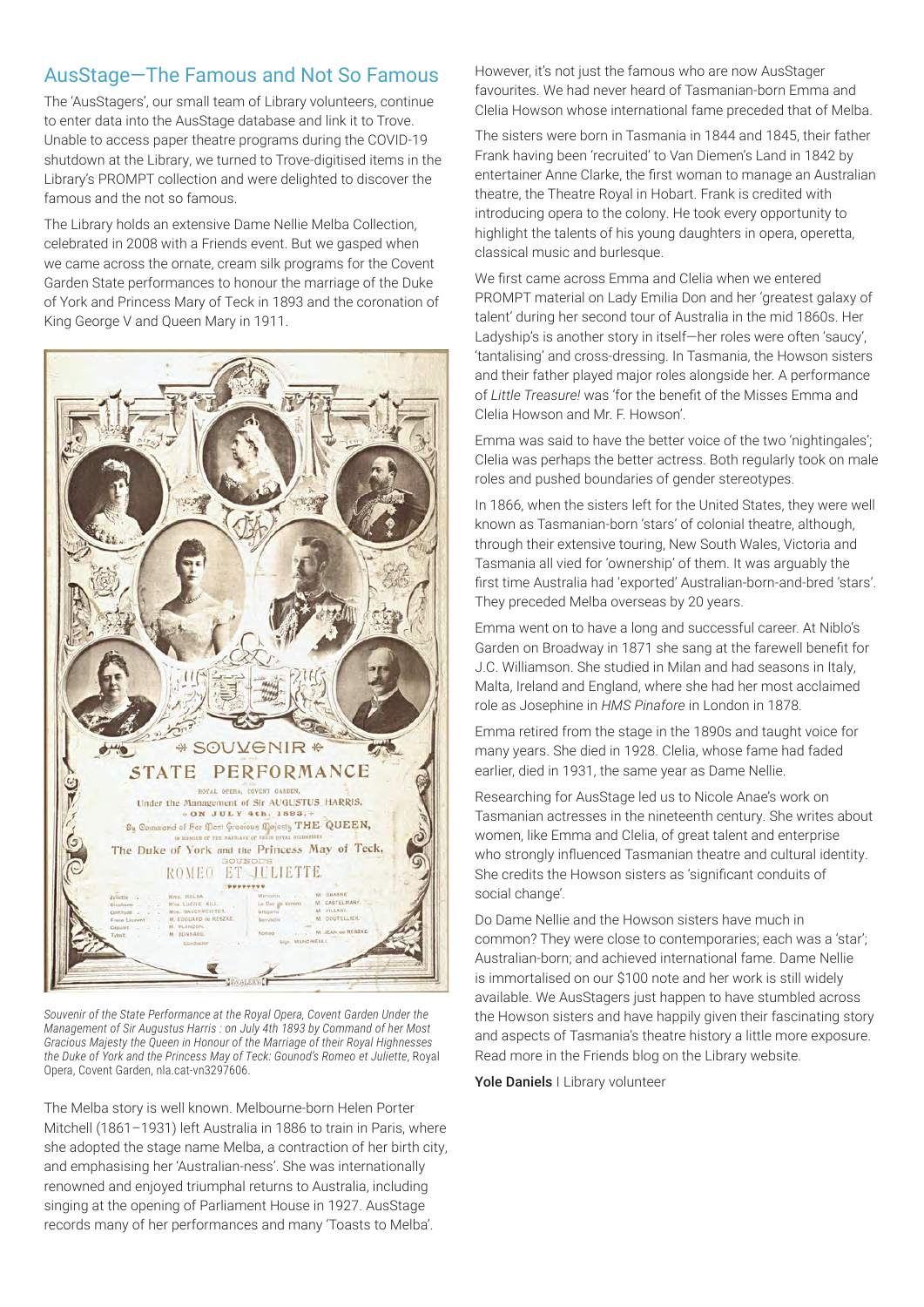# The Magic of Artists' Books

White Gloves are an eagerly anticipated event in the Friends program, and this year we were rewarded with a selection of the rarely-seen artists' books in the Library's collection. Our appreciation of their beauty and complexity was enhanced by guest speaker, artist and exhibitor Dr Caren Florance, and Library staff.

While artists have been associated with the written word since medieval times, artists' books are products of the twentieth century. A simple definition might be: artworks that use the form or concept of a book. But this definition belies their diversity: in format, structure, material, crafting and more. The book is the inspiration for the art work.

The artists' books on display for the White Gloves event provided wonderful evidence of the diversity of artists' approaches. Just a few are described here.

Poetry and oration is often a source of inspiration. Dave Wood's unique *Reedy River* (2015) is based on a poem by Henry Lawson. The concertina folded leaves are written in varying calligraphy techniques, and text is faced with intricate pure white paper cut sculpture panels to depict the story of the poem. Wood used recycled silky oak timber boards, hand-painted with reeds and finished in a gloss liquid glass epoxy resin to suggest the "pool of water" that "mirrors" / The changes in in the skies'.

#### *Reedy River* by Dave Wood, nla.gov.au/nla.cat-vn6975529

Frank Caspars drew on the works of the fourteenth century poet Háfiz for his *Odes of Háfiz: the Prince of Persian lyric poets* (1987). Caspars wrote, illuminated and bound this elegant work in doeskin leather with 23 carat gold leaf and gouache illumination in a semi-formal Italic hand and marbled end papers.

#### *Odes of Háfiz: the Prince of Persian lyric poets*, nla.gov.au/nla.cat-vn6297978

Russian poetry is the subject of Caren Florance's *Shared rooms: Four Poems* (2001). She reveals poems, in different states, translated, imitated and using a 'ghost' technique—precious items protected in drawers to keep them safe for later readers. *Shared rooms: Four Poems* by Caren Florance, nla.gov.au/nla.cat-vn3119973

The words of former Czech President Vaclav Havel and the phenomenal and metaphysical world are explored by Dianne Fogwell in *Things of Science and Wonder*. She hand-carved all the text and images so that all elements 'were touched by my hands' in this beautiful volume.

The pristine look of these works contrasts with that of Stephen Dupont's *Raskols* (2005). He graphically depicts the Kips kaboni raskol group from Papua New Guinea—youth in crisis and their violence and anarchy to protect their communities. Dupont's use of aluminium covers to protect his concertina pages and the aluminium clam shell box in which the book is stored underline the hard edge to his subject matter.

## *Raskols* by Stephen Dupont, nla.gov.au/nla.cat-vn3660925

Family experience is a powerful inspiration for many of the artists. *Under the Act: an artist book* (2007) by Judy Watson presents the story of Aboriginal people who lived under the repressive *Aboriginal Protection Act* in Queensland in 1897. She draws on documents of her maternal forebears, found in the Queensland Archives, for her interpretation of their lives through 20 etchings with chine collé on Hahnemühle paper.

*Under the Act: an artist book* by Judy Watson, nla.gov.au/nla.cat-vn4384681



Dianne Fogwell and Vaclav Havel, detail from *Things of Science and Wonder* by Dianne Fogwell, 2003, nla.cat-vn3062245.



Dianne Fogwell and Vaclav Havel, detail from *Things of Science and Wonder* by Dianne Fogwell, 2003, nla.cat-vn3062245.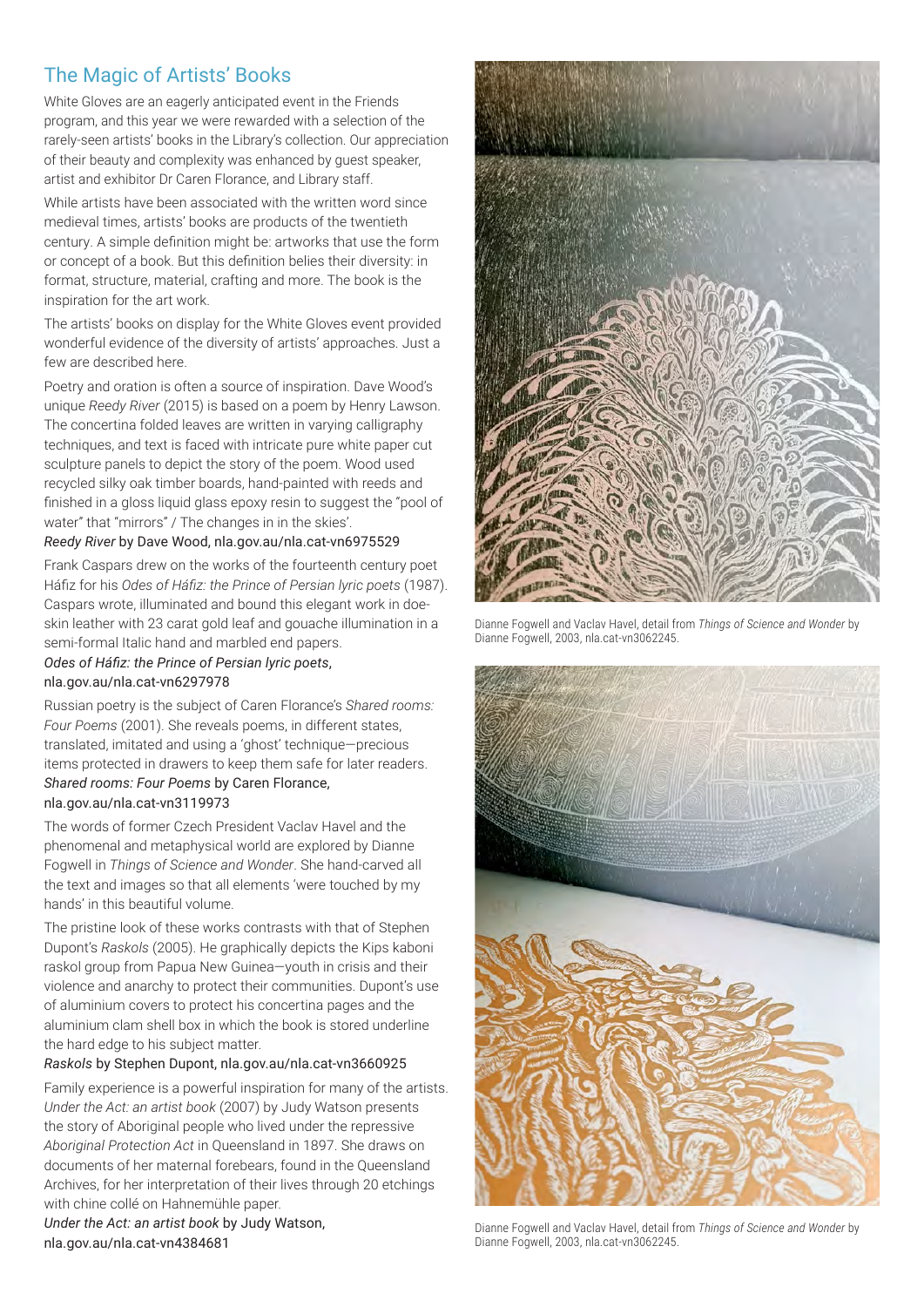

Caren Florance, *Shared rooms: Four Poems*, 2001. With Anna Andreevna Akhmatova, Natalie Staples, Rosemary Dobson, David Campbell, Canberra School of Art Edition and Artist Book Studio & Canberra School of Art. Printmedia and Drawing Workshop. nla.cat-vn3119973.

Anna Maria Antoinette D'Addario's sister Danielle died a violent death. In protest at the way the media had reported the death, and seeking to deal with her grief, Anna used photographs of family and place in *Farewell Angelina* (2018). The handmade single-sided throw-out accordion fold book features black linen and white and black embossed titles and is on archival pigment printed on Japanese mulberry kozo fibre based handmade paper and vellum pages.

#### *Farewell Angelina* by Anna Maria Antoinette D'Addario, nla.gov.au/nla.cat-vn7887652

Lived experiences of war and conflict are another recurring theme in artists' books. Theo Strasser and Peter Lyssiotis in *Eyewitness* (2008) depict their reactions as eyewitnesses to Australia's recent involvement in armed conflicts as well as unlawful detentions of refugees. The book is graphic, enclosed in a calico bag to represent body bags and the hoods on military prisoners; 'blood' drips from the pages, some of which have incisions in them. On the spine, leather straps evoke prison bars and exposed stitching the stitched together lips of detainees.

#### *Eyewitness* by Theo Strasser and Peter Lyssiotis, nla.gov.au/nla.cat-vn4404379

Dianne Fogwell has used a collection of linocut images printed on Korean paper on the theme of bookplates and their missing soldier owners who are unknown, missing, killed in action or dead in *Ex-libris for the unknown* (2007).

*Ex-libris for the unknown* [Dianne Fogwell], nla.gov.au/nla.cat-vn4232381

In *Remembrances: reminding people of things they would rather forget* (2007), Rochelle Sommerfield challenges by creating a human profile in protest at John Howard's representation of Australian history. Her book utilises a combination of iconic shapes, drawings, photographic imagery and text.

#### *Remembrances: reminding people of things they would rather forget* [Rochelle Sommerfield], nla.gov.au/nla.cat-vn4232452

And among the artists' books on display was a particularly quirky example. A book that can be worn as well as read! Dorothy Herel transcended boundaries between art and clothing. *Text vest I Jabberwocky*, her collaborative work with two French men, a handmade paper maker and a printer, was completed in Canberra. The book, or vest, is made from pleated handmade paper, cotton thread and metal eyelets, with text from Lewis Carroll's Jabberwocky.

#### *Text vest I. Jabberwocky*, nla.gov.au/nla.cat-vn7327229

The genre of artists' books as a form for self-expression continues to grow, but they are not widely known. Many artists' books are self-published or produced in single or limited editions by small presses. Friends were privileged to get a glimpse into the Library's precious collection.

Kerry Blackburn I Friends Committee Chair, Library volunteer

For all event bookings, please visit nla.gov.au/whats-on or call the Friends Office on 02 6262 1698 (open Monday, Wednesday and Friday from 9am to 1pm).